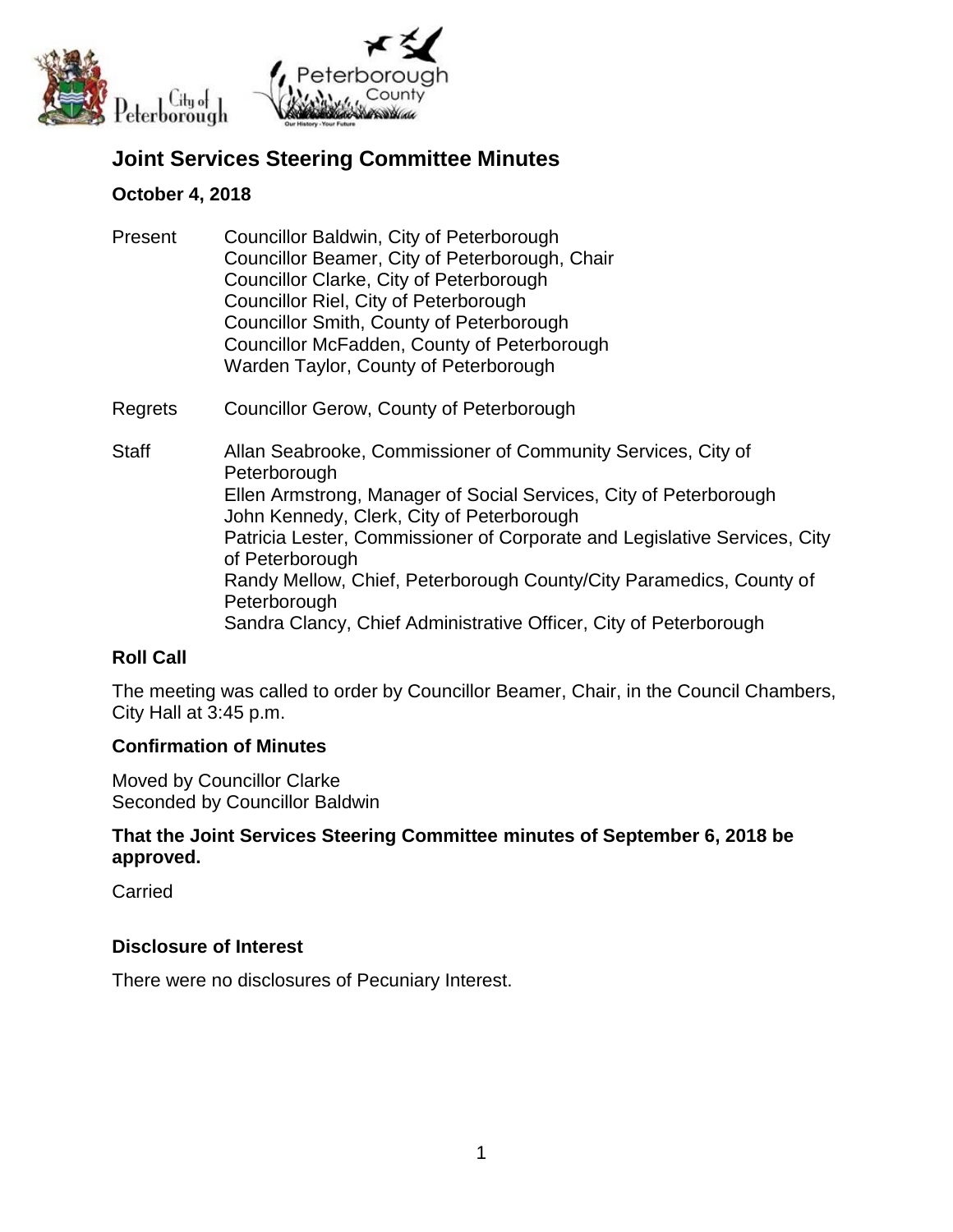Peterborough Paramedics Response Time Plan 2019

Moved by Councillor Clarke Seconded by Warden Taylor

**That Joint Services Steering Committee receive and recommend the Response Time Performance Plan for submission under Part VIII of Ontario Regulation 257/00 made under the Ambulance Act and that the Response Time Performance Plan report be referred to County Council.**

Carried

Greater Peterborough and Area Economic Development Corporation (GPAEDC) Draft 2019 Budget Report CLSFSJSSC18-001

Moved by Councillor Baldwin Seconded by Councillor Smith

**That the Joint Services Steering Committee approves the recommendation outlined in report CLSFSJSSC18-001, dated October 4, 2018, of the Commissioner of Corporate and Legislative Services, as follows:**

**That the Joint Services Steering Committee endorse the draft 2019 GPAEDC Budget, as set out in Appendix A to report CLSFSJSSC18-001, and recommend to City and County Council for consideration during their respective 2019 Budget discussions.**

**Carried**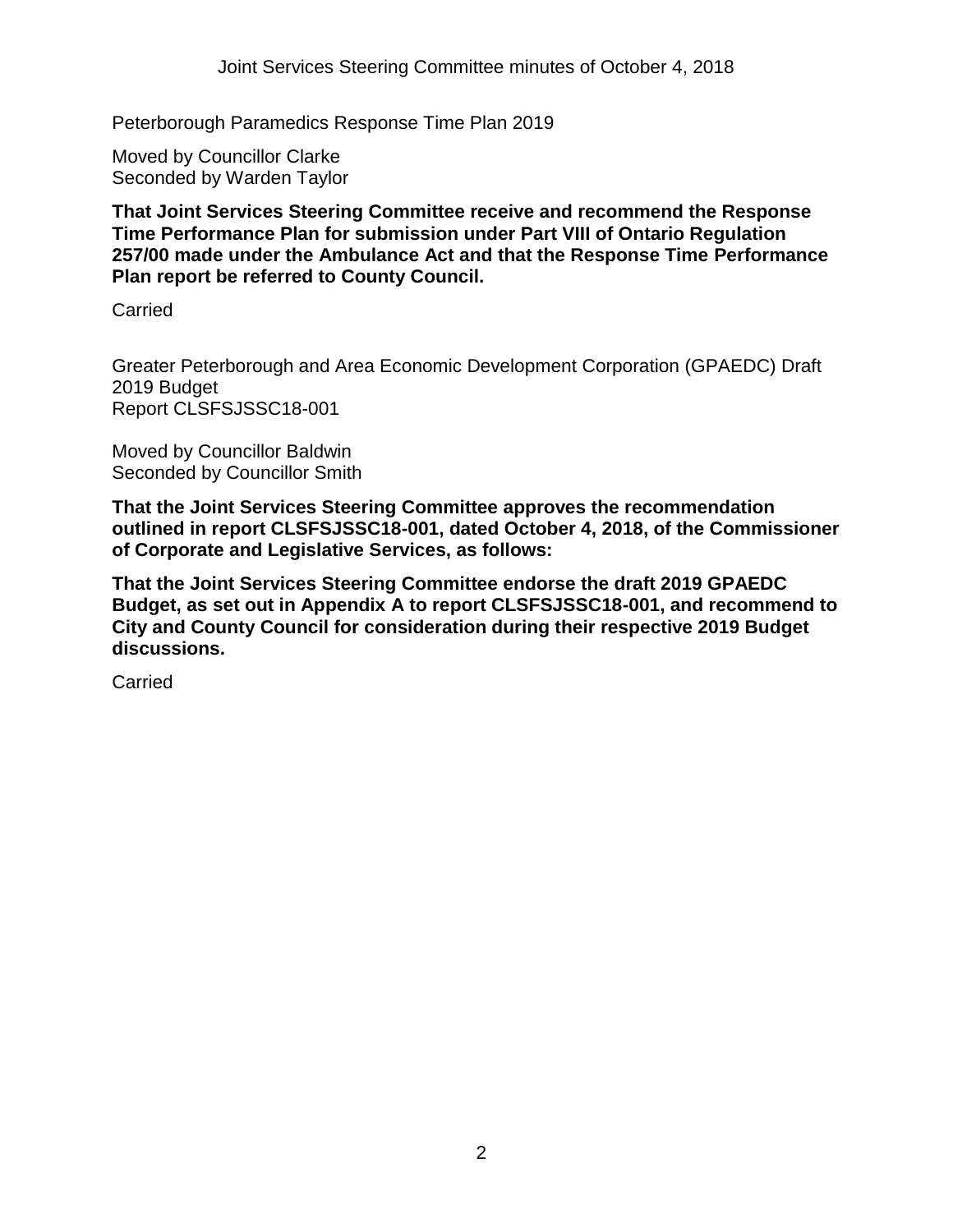Schedule for Joint Services Steering Committee Meetings for 2019

Moved by Councillor Riel Seconded by Councillor Clarke

#### **That the Joint Services Steering Committee approve the proposed schedule of meetings for 2019 Committee meetings in accordance with Articles 2.6 and 2.7 of the Consolidated Municipal Service Management Agreement:**

**Tuesday, January 8, 2019** (Special meeting re: 2019 Budget Request for Social Services/Social Housing and POA)

**Thursday, February 14, 2019**

**Thursday, June 13, 2019**

**Thursday, September 12, 2019**

**Thursday, October 24, 2019**

**Carried** 

# **Other Business**

Basic Income Pilot

Moved by Councillor Smith Seconded by Councillor Clarke

**That JSSC recommend the Mayor and Warden send a letter to the Premier, MPP's and the Minister of Community Safety and Correctional Services to advise;**

- **a) That the city and county opposes the cancellation of the Basic Income Pilot and reductions in social assistance rate increases and reforms and,**
- **b) That the province be requested to complete the Basic Income Pilot.**

**Carried** 

#### **Next Meeting - January 8, 2019**

The Chair indicated that the next Committee meeting is scheduled for January 8, 2019.

#### **Adjournment**

Moved by Warden Taylor Seconded by Councillor Riel

#### **That this meeting adjourn at 4:02 p.m.**

**Carried**